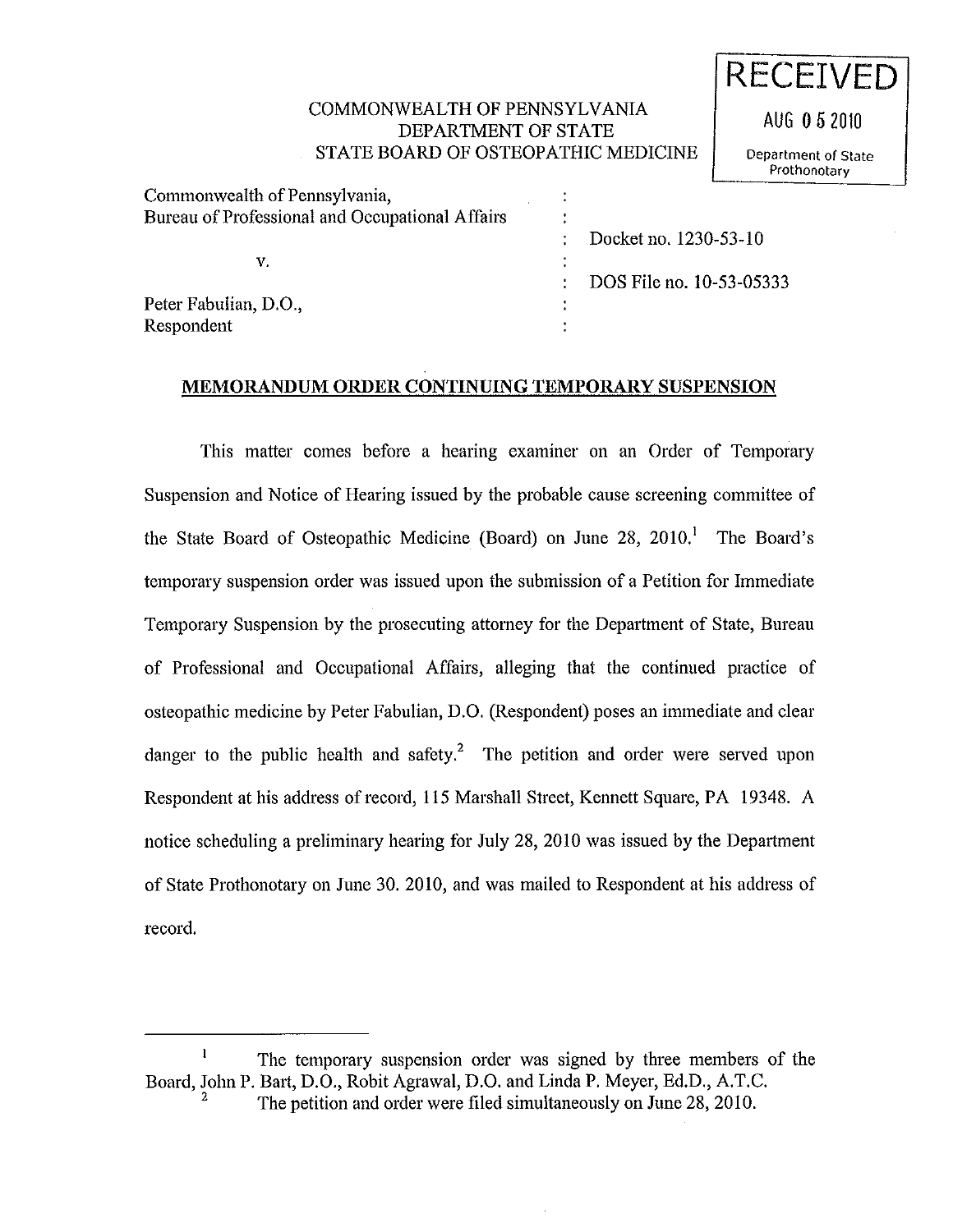The Commonwealth's petition comprises a single count, containing the following factual averments:

- Respondent's license to practice osteopathic medicine and surgery, license no. OS008019L, is current through October 31,2010.
- On September 13, 2006, conespondence was forwarded to Respondent by the Commonwealth's prosecuting attorney advising him of a sexual misconduct complaint against him and recommending that Respondent have a female chaperone present in the room when examining female patients and that Respondent complete a course in boundary violations.
- On June 17, 2010, a police criminal complaint was filed in Magisterial District No. 15-3-04 in the matter of *Commonwealth of Pennsylvania v. Peter Fabulian.*
- According to the police criminal complaint, a female patient (Patient  $#1$ ) reported to the Kennett Square Police Department that during an appointment she had with Respondent in October 2008, Respondent grabbed the collar of her blouse and looked down at her breasts, and that Patient #1 pushed his hands away from her body.
- Patient #1 reported that Respondent hugged her and kissed her on the neck, that Respondent kissed her approximately ten times, that Respondent licked her neck, and that Respondent told her, "You taste so good."
- According to the police criminal complaint, a female patient (Patient #2) reported to the Kennett Square Police Department that during an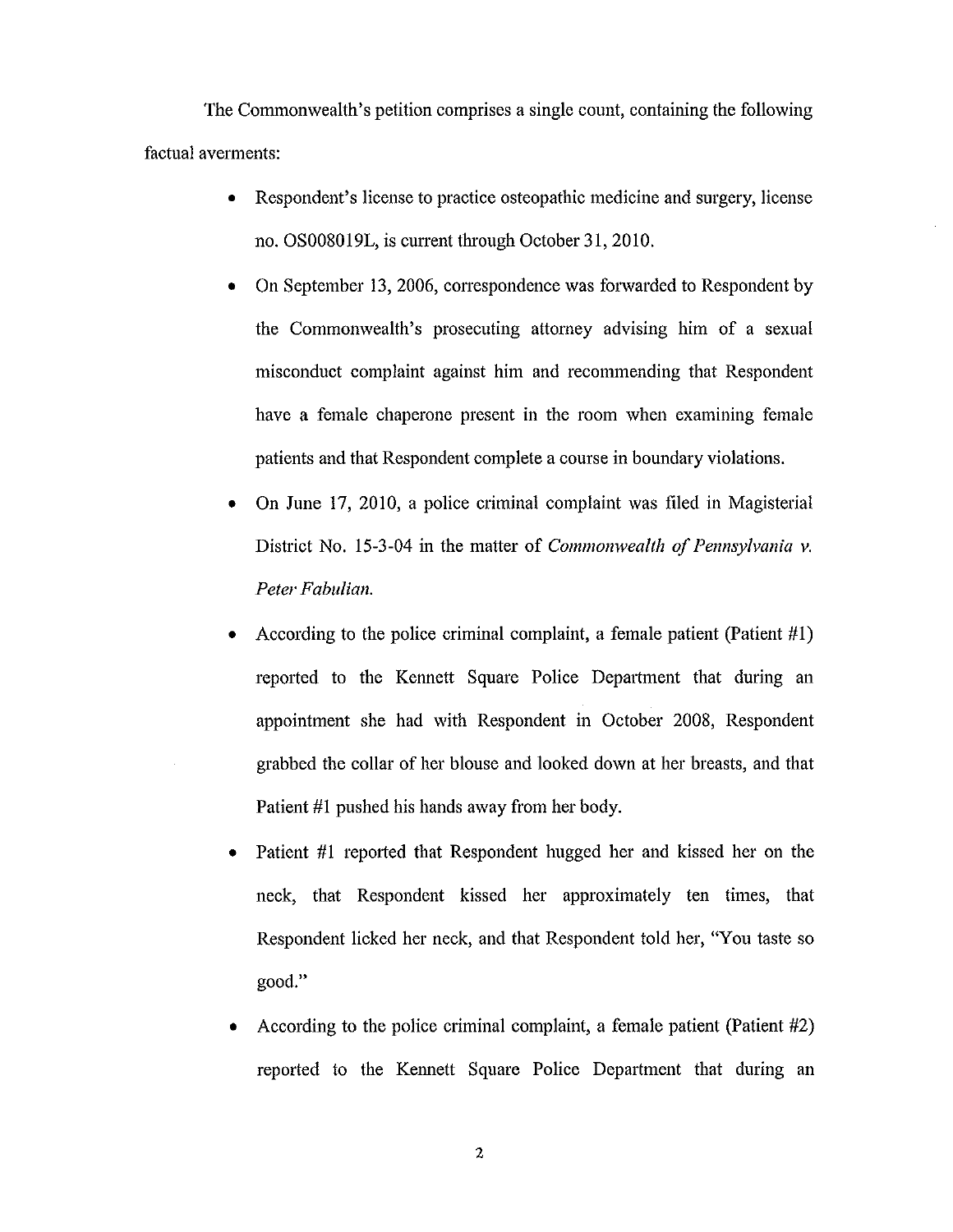appointment she had with Respondent in May 2010, Respondent hugged her tightly during the examination and kissed her on the lips, telling her he wanted to take in her scent, and that Patient #2 pulled away from Respondent.

Patient #2 reported that Respondent kissed her on her neck and grabbed her right hand and placed it on his groin area, and that Patient #2 could feel his erection.

On the basis of the above factual averments, the Commonwealth alleged that "Respondent's practice of osteopathic medicine and surgery makes Respondent an immediate and clear danger to the public health and safety."

This action is brought under section 14(a) of the Osteopathic Medical Practice Act,<sup>3</sup> 63 P.S. § 271.14(a), which provides as follows:

## § **271.14. Temporary and automatic suspension**

(a) A license or cettificate issued under this act may be temporarily suspended under circumstances as determined by the board to be an immediate and clear danger to the public health and safety. The board shall issue an order to that effect without a hearing, but upon due notice to, the licensee concerned at his or her last known address, which shall include a written statement of all allegations against the licensee. The provisions of section  $15(d)$  shall not apply to temporary suspension. The board shall thereupon commence formal action to suspend, revoke or restrict the license or certificate of the person concerned as otherwise provided for in this act. All actions shall be taken promptly and without delay. Within 30 days following the issuance of an order temporarily suspending a license or certificate, the board shall conduct or cause to be conducted, a preliminary hearing to determine that there is a prima facie case supporting the suspension. The licensee whose license or certificate has been temporarily suspended may be present at the preliminary hearing and may be represented by counsel, cross examine witnesses, inspect physical evidence, call witnesses, offer evidence and testimony and make

<sup>3</sup> Act of October 5, 1978, P.L. 1109, No. 261, *as amended,* 63 P.S. § 271.1 *et seq.*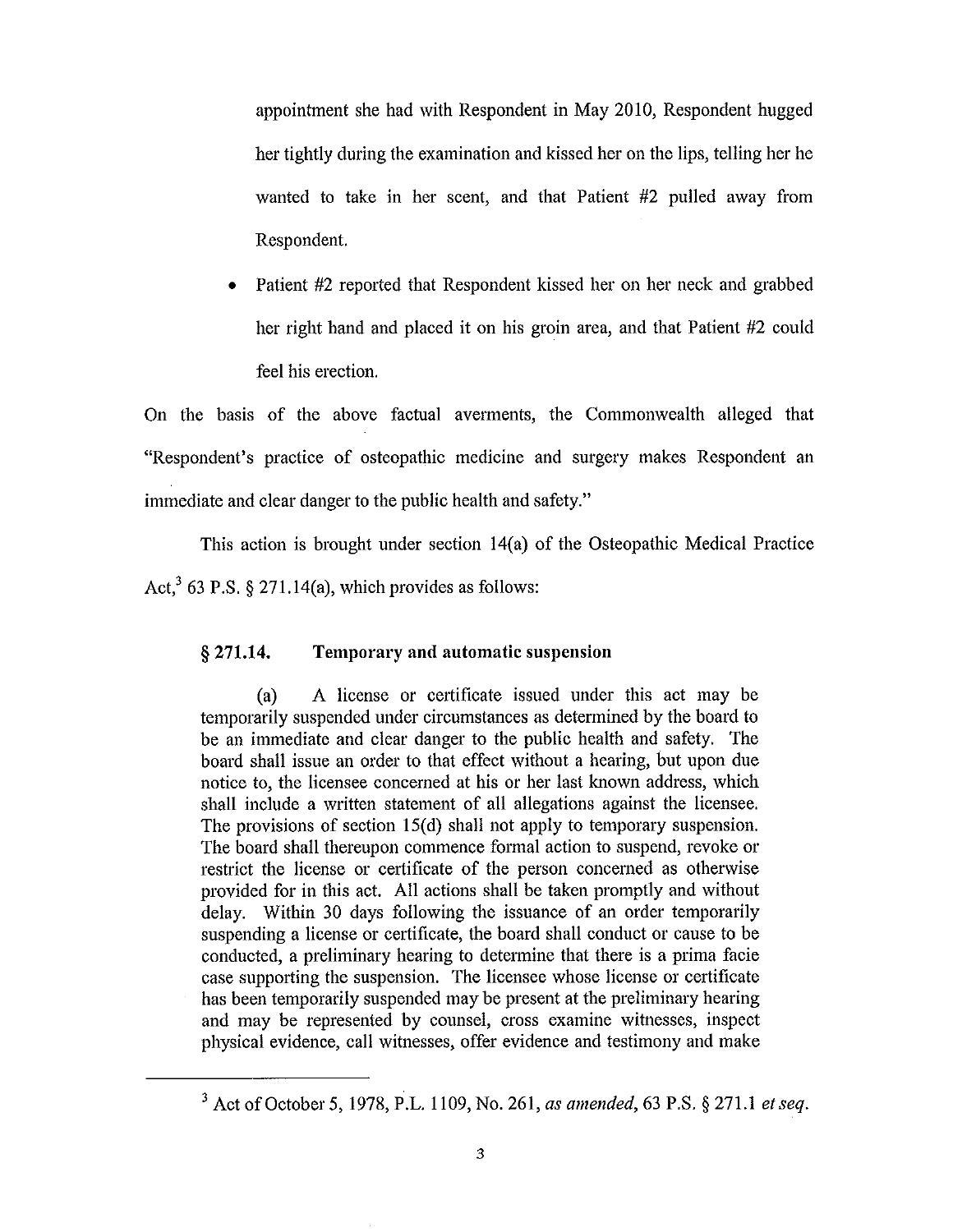a record of the proceedings. If it is determined that there is not a prima facie case, the suspended license or certificate shall be immediately restored. The temporary suspension shall remain in effect until vacated by the board, but in no event longer than 180 days *[footnote omitted].* 

The preliminary hearing was held as scheduled in Harrisburg on July 28, 2010. Keith E Bashore, Esquire represented the Commonwealth as prosecuting attorney. Respondent attended the preliminary hearing *pro se.* 

At the preliminary hearing, the Commonwealth offered testimony from Anita P. Shekletski, Esquire, Senior Prosecutor in Charge for the Department of State's Legal Office, and Detective John A. Trevisan, Jr. from the Kennett Square Police Department. The Commonwealth also presented a copy of a September 13, 2006 letter from Ms. Shekletski to Respondent notifying Respondent of a sexual misconduct complaint against him and recommending that Respondent have a female chaperone present in the room when examining female patients and that Respondent complete a course in boundary violations. The Commonwealth further presented a certification and attestation from Gina Bittner, Administrative Assistant for the Board, as to Respondent's address on record with the Board at the time the September 13, 2006 correspondence was mailed to him, and a certified copy of the police criminal complaint. With this testimony and documentary evidence, the Commonwealth has presented a prima facie case in support of the factual averments of the Commonwealth's petition. These documents also present prima facie support for the conclusion of the Board's screening committee that Respondent's continued practice of osteopathic medicine presents an immediate and clear danger to the public health and safety.

Respondent testified on his own behalf at the preliminary hearing, admitting hat

*4*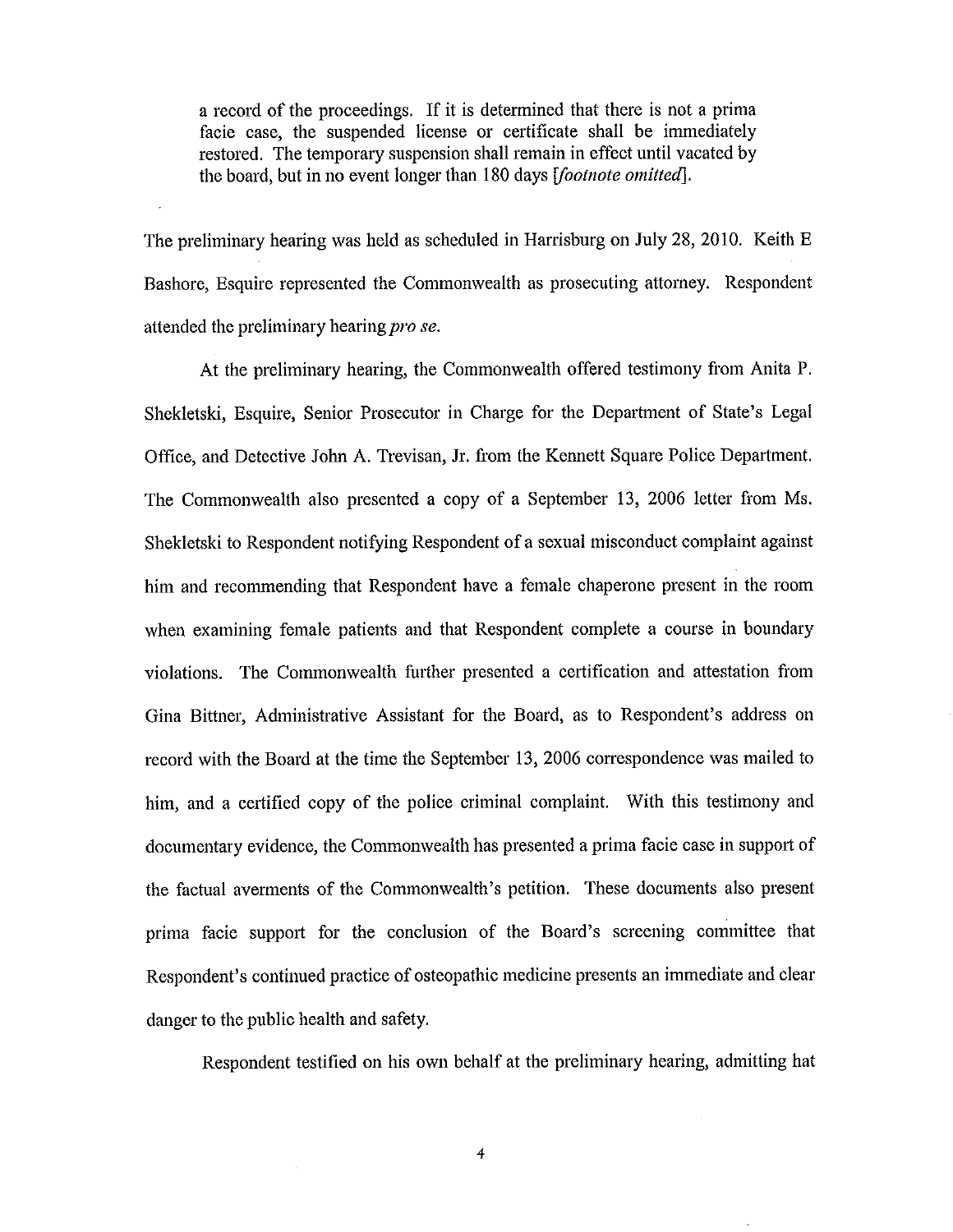he is currently under treatment by a psychologist for boundary issues which he claimed are a result of delayed stress disorder from his time serving in Vietnam. Respondent denied any improper sexual misconduct with Patients #1 and #2. Respondent also presented a packet of patient testimonials as to the efficacy of his practice, which primarily involves treatment of Lyme disease and related infections. 63 P.S. § 271.14(a),

As set forth above, section 14(a) of the Osteopathic Medical Practice Act requires a preliminary hearing to be held within 30 days of an *ex parte* temporary suspension order "to determine that there is a prima facie case supporting the suspension." The Act does not describe procedures for such a "preliminary hearing" nor does it define what constitutes a "prima facie" case. Those terms are generally part of criminal law and procedure, and appellate direction is provided in that context. As under section 14(a) of the Osteopathic Medical Practice Act, the only issue to be decided at a criminal preliminary hearing is whether there is a prima facie case against the accused. *Commonwealth v. Mullen,* 460 Pa. 336, 333 A.2d 755 (1975). The purpose of a criminal preliminary hearing is not to decide guilt or innocence but to determine whether there is sufficient evidence to imprison or require a defendant to post bail pending a trial. *Commonwealth v. McBride,* 528 Pa. 153, 595 A.2d 589, 592 (1991). Evidence at the preliminary hearing must be viewed in the light most favorable to the prosecution. *Licaga v. Court of Common Pleas of Lehigh County,* 423 Pa. 258, 566 A.2d 246 (1989). In the context of section 14(a) of the Osteopathic Medical Practice Act, then, the purpose of a preliminary hearing is not to decide the guilt or innocence of a respondent but to determine whether there is sufficient evidence to continue the suspension of his or her license for, at most, 180 days pending a fotmal disciplinary proceeding. As in the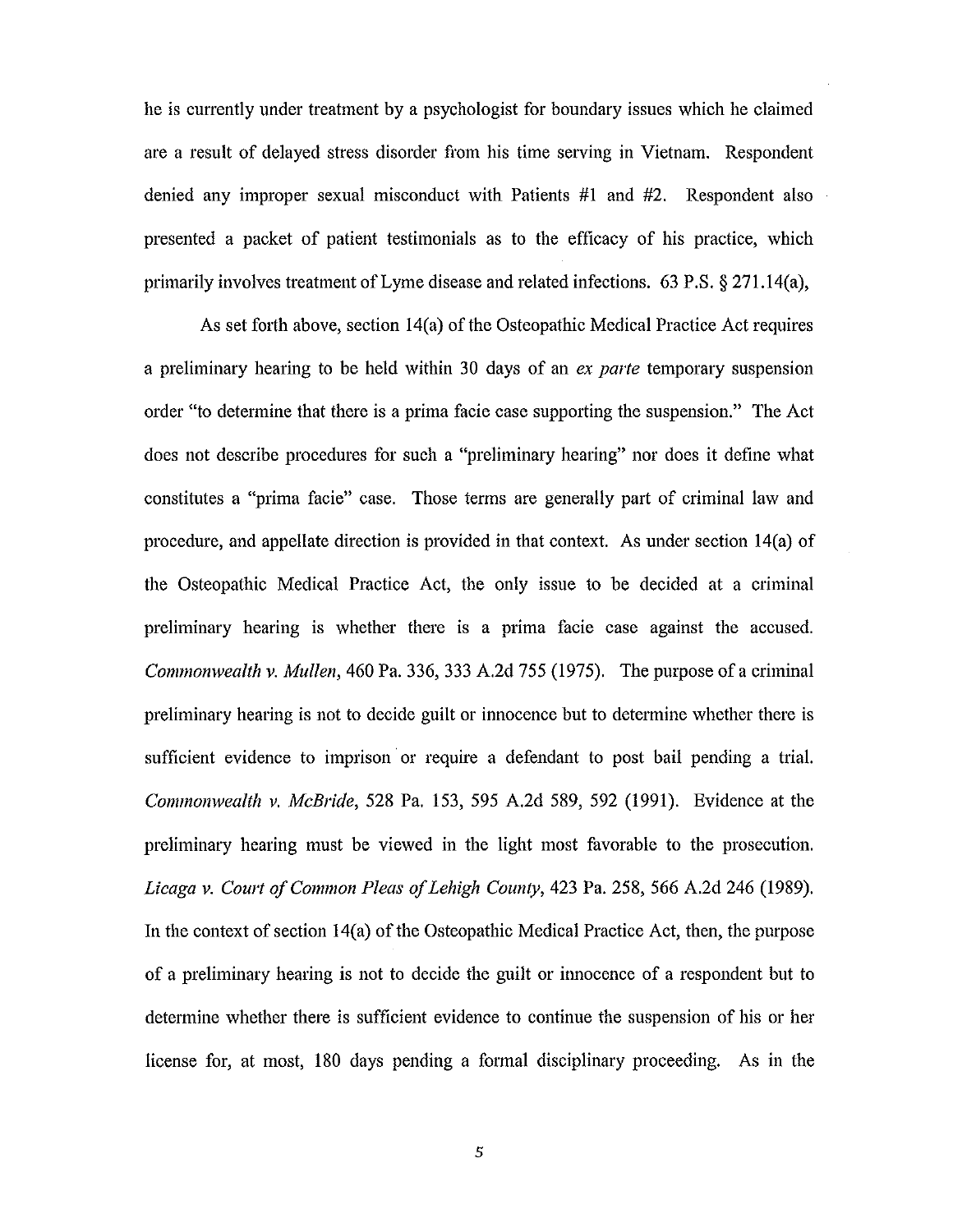criminal context, such evidence must be viewed m the light most favorable to the Commonwealth.

As stated above, the evidence presented by the Commonwealth at the preliminary hearing constitutes a prima facie case in support of the factual averments of the Commonwealth's petition. This evidence also presents prima facie support for the conclusion of the Board's screening committee that Respondent's continued practice of osteopathic medicine presents an immediate and clear danger to the public health and safety. The testimony of Respondent at the preliminary hearing disputing the information contained in the police criminal complaint and Detective Trevisan's testimony is insufficient to overcome the Commonwealth's prima facie case, as are the testimonials of his patients.

AND NOW, this **4th** day of **August, 2010,** following the preliminary hearing held on July 28, 2010, and in accordance with the foregoing discussion, the undersigned hearing examiner **finds** that there is a prima facie case supporting the immediate temporary suspension of Respondent's license to practice osteopathic medicine and surgery as ordered by the probable cause screening committee of the State Board of Osteopathic Medicine on June 28, 2010, and it is hereby **ordered** that said license, no. OS0080 19L, shall remain suspended until otherwise ordered by the State Board of Osteopathic Medicine but in no event longer that 180 days from June 28, 2010.

BY ORDER:  $\mathcal{L}$ 

Sužanne/Rauer Hearing Examiner

6